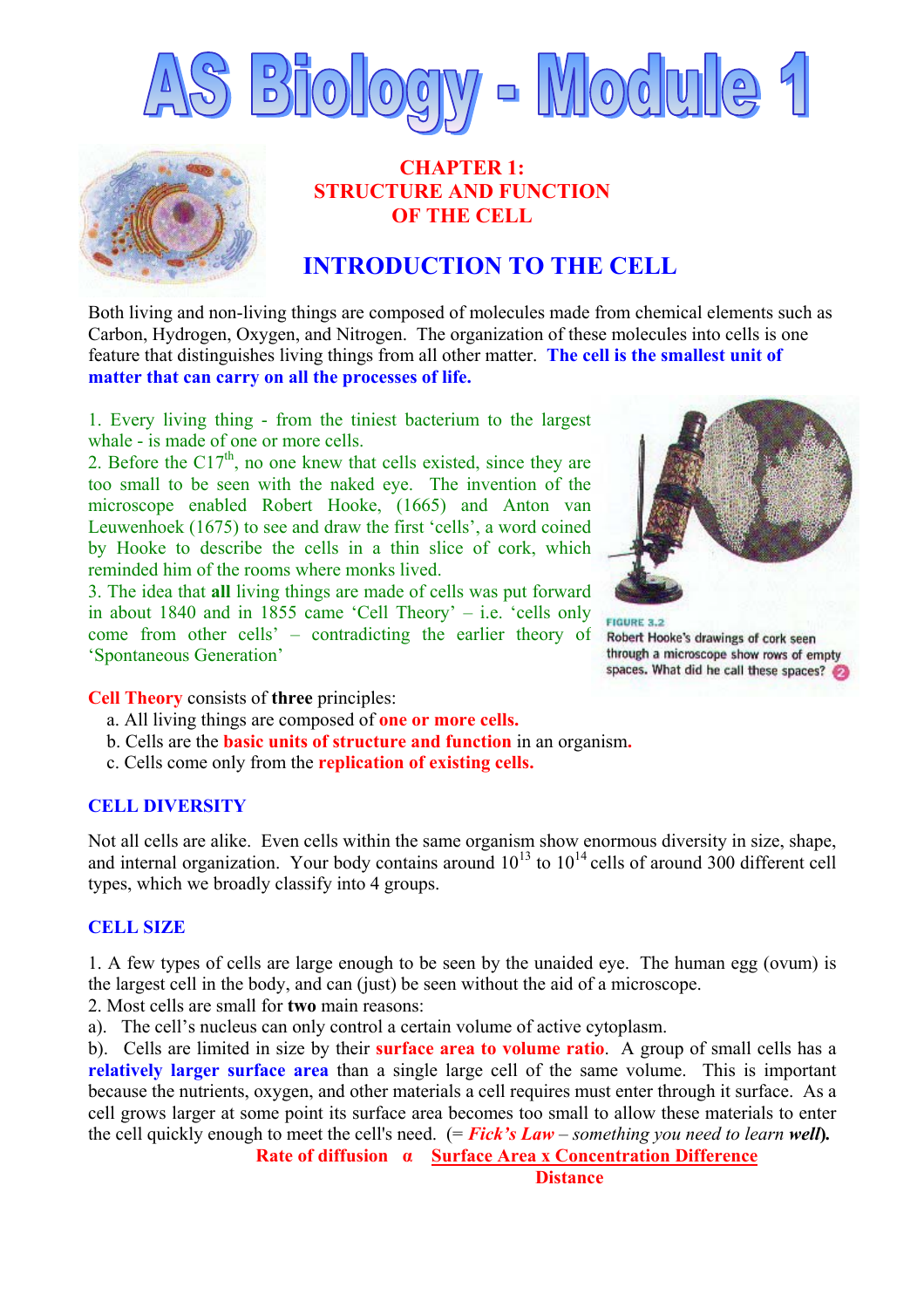

## **CELL SHAPE**

Cells come in a variety of shapes – depending on their function:- The neurones from your toes to your head are long and thin; Blood cells are rounded disks, so that they can flow smoothly.

## **INTERNAL ORGANIZATION**

1. Cells contain a variety of internal structures called **organelles.**



2. An organelle is a cell component that **performs a specific function in that cell.**

3. Just as the organs of a multicellular organism carry out the organism's life functions, the organelles of a cell maintain the life of the cell.

4. There are many different cells; however, there are certain features common to all cells.

5. The entire cell is surrounded by a thin **cell membrane**. All membranes have the same thickness and basic structure.

6. Organelles often have their own membranes

too – once again, these membranes have a similar structure.

7. The **nucleus, mitochondria** and **chloroplasts** all have **double membranes**, more correctly called **envelopes.** 

8. Because membranes are **fluid mosaics**, the molecules making them up – **phospholipids** and **proteins -** move independently. The proteins appear to 'float' in the phospholipids bilayer and thus membranes can thus be used to transport molecules **within** the cell e.g. **endoplasmic reticulum.** 

9. **Proteins** in the membrane can be used to transport substances **across** the membrane – e.g. by **facilitated diffusion** or by **active transport.**

10. The proteins on the outside of cell membranes **identify us as unique.** 

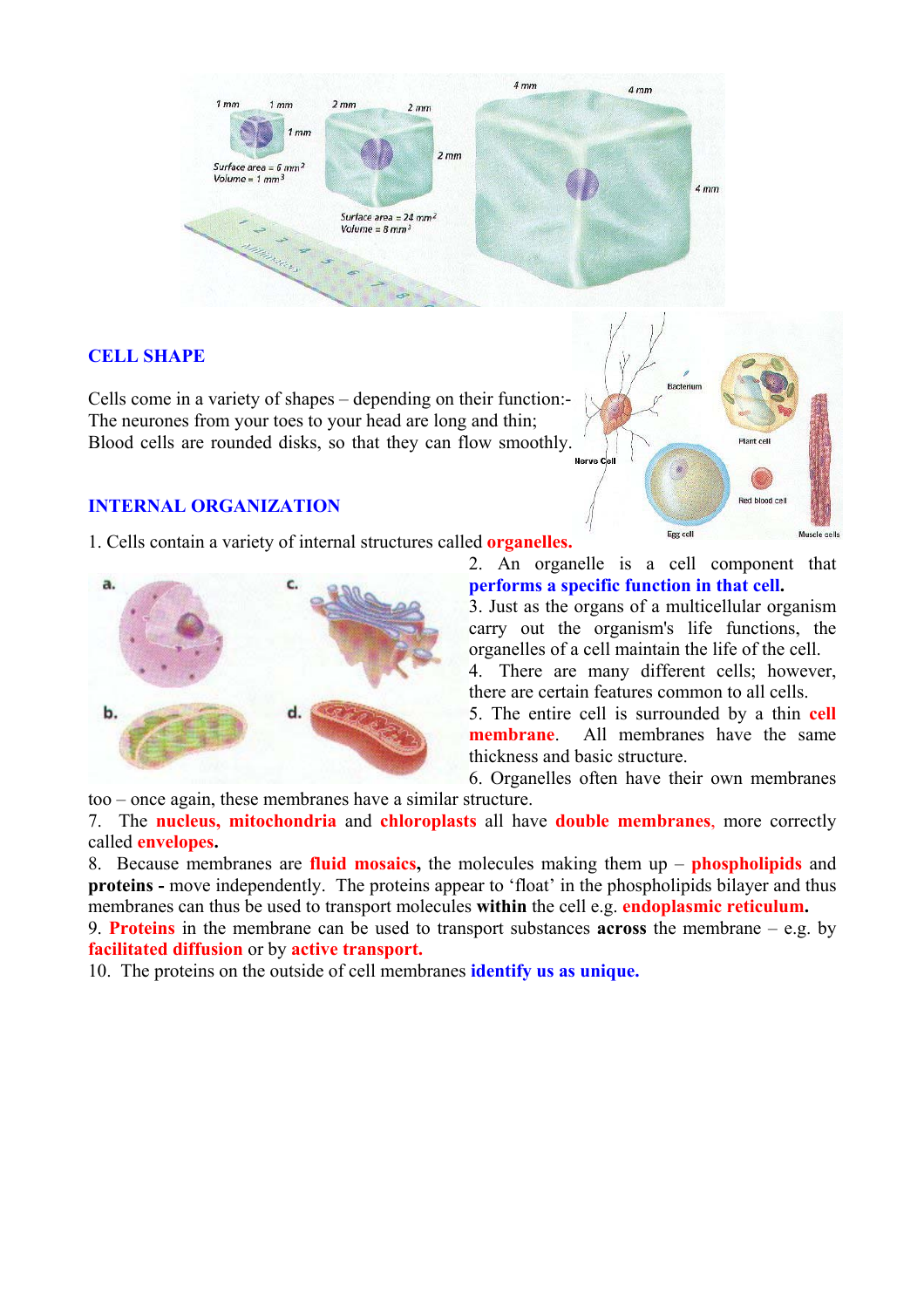# **Prokaryotes v. Eukaryotes**

Organisms whose cells normally contain a nucleus are called **Eukaryotes;** those (generally smaller) organisms whose **cells lack a nucleus** and **have no membrane-bound organelles** are known as **Prokaryotes.**



*A Prokaryotic cell (bacterium) A Eukaryotic cell (plant)* 

|                                   | <b>Prokaryotes</b>                         | <b>Eukaryotes</b>                                                                |  |
|-----------------------------------|--------------------------------------------|----------------------------------------------------------------------------------|--|
| <b>Typical organisms</b>          | bacteria                                   | Protoctista, fungi, plants, animals                                              |  |
| <b>Typical size</b>               | $\sim$ 1-10 µm                             | $\sim$ 10-100 $\mu$ m (sperm cells) apart from the tail, are<br>smaller)         |  |
| <b>Type of nucleus</b>            | Nuclear body<br><b>No nucleus</b>          | real nucleus with nuclear envelope                                               |  |
| <b>DNA</b>                        | circular (ccc DNA)                         | linear molecules (chromosomes) with histone<br>proteins                          |  |
| <b>Ribosomes</b>                  | <b>70S</b>                                 | <b>80S</b>                                                                       |  |
| <b>Cytoplasmatic</b><br>structure | very few structures                        | highly structured by membranes and a cytoskeleton                                |  |
| <b>Cell movement</b>              | Flagellae/cilia made of<br>flagellin       | flagellae and cilia made of tubulin                                              |  |
| <b>Mitochondria</b>               | none                                       | 1 - 100 (though RBC's have none)                                                 |  |
| <b>Chloroplasts</b>               | none                                       | in algae and plants                                                              |  |
| <b>Organization</b>               | usually single cells                       | single cells, colonies, higher multicellular<br>organisms with specialized cells |  |
| <b>Cell division</b>              | <b>Binary fission</b><br>(simple division) | Mitosis (normal cell replication)<br>Meiosis (gamete production)                 |  |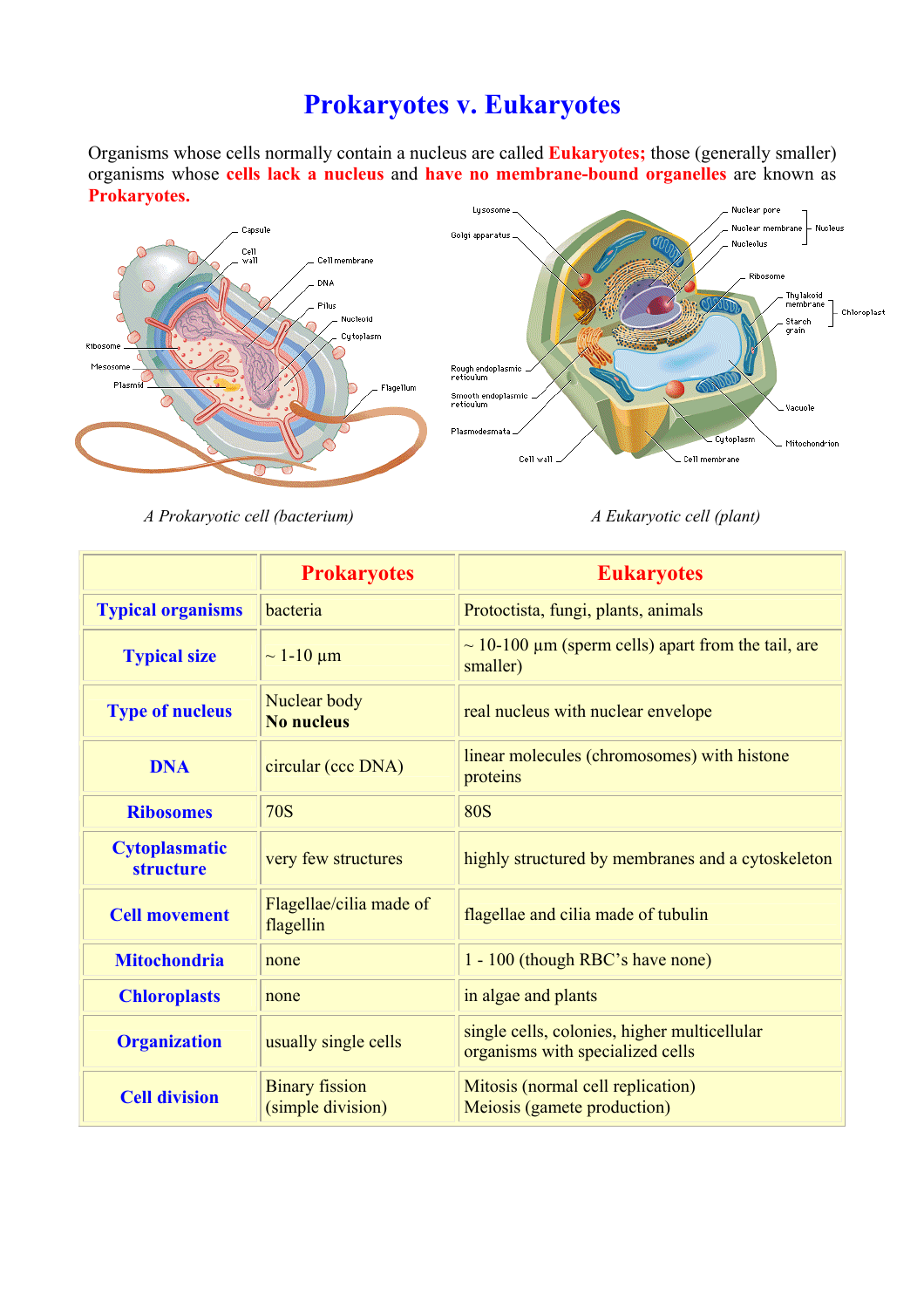## **PARTS OF THE EUKARYOTIC CELL**

The structures that make up a Eukaryotic cell are determined by the specific functions carried out by the cell. Thus, there is **no** typical Eukaryotic cell. Nevertheless, Eukaryotic cells generally have **three** main components: A cell membrane, a nucleus, and a variety of other organelles.

#### **THE CELL MEMBRANE**

1. A cell cannot survive if it is totally isolated from its environment. The cell membrane is a complex barrier separating every cell from its external environment.

- 2. This "Selectively Permeable" membrane regulates what passes into and out of the cell.
- 3. The cell membrane is a **fluid mosaic** of **proteins** floating in a **phospholipid bilayer.**



4. The cell membrane functions like a gate, controlling which molecules can enter and leave the cell.

5. The cell membrane controls which substances pass into and out of the cell. **Carrier proteins** in or on the membrane are specific, only allowing a small group of **very** similar molecules through. For instance,  $\alpha$ - glucose is able to enter; but β – glucose is not. Many molecules cannot cross **at all**. For this reason, the cell membrane is said to be **selectively permeable.**

6. The rest of the cell membrane is mostly composed of **phospholipid molecules**. They have only **two fatty acid 'tails'** as one has been replaced by a **phosphate group** (making the **'head')** 



7. The head is charged and so polar; the tails are not charged and so are non-polar. Thus the two ends of the phospholipid molecule have different properties in water. The phosphate head is **hydrophyllic** and so the head will orient itself so that it is as close as possible to water molecules. The fatty acid tails are **hydrophobic** and so will tend to orient themselves **away**  from water.

8. So, when in water, phospholipids line up on the surface with their phosphate heads sticking **into** the water and fatty a cid tails pointing up from the surface.

9. Cells are bathed in an aqueous environment and since the inside of a cell is also aqueous, both sides of the cell membrane are surrounded by water molecules.

10. This causes the phospholipids of the cell membrane to form **two** layers, known as a **phospholipid bilayer.** In this, the heads face the watery fluids inside and outside the cell, whilst the fatty acid tails are sandwiched inside the bilayer.

11. The cell membrane is constantly being formed and broken down in living cells.

## **CYTOPLASM**



1. Everything within the cell membrane which is not the nucleus is known as the **cytoplasm**.

2. **Cytosol** is the jelly-like mixture in which the other organelles are suspended, so **cytosol + organelles = cytoplasm**.

3. **Organelles** carry out specific functions within the cell. In Eukaryotic cells, most organelles are surrounded by a **membrane**, but in Prokaryotic cells there are **no membrane-bound organelles.**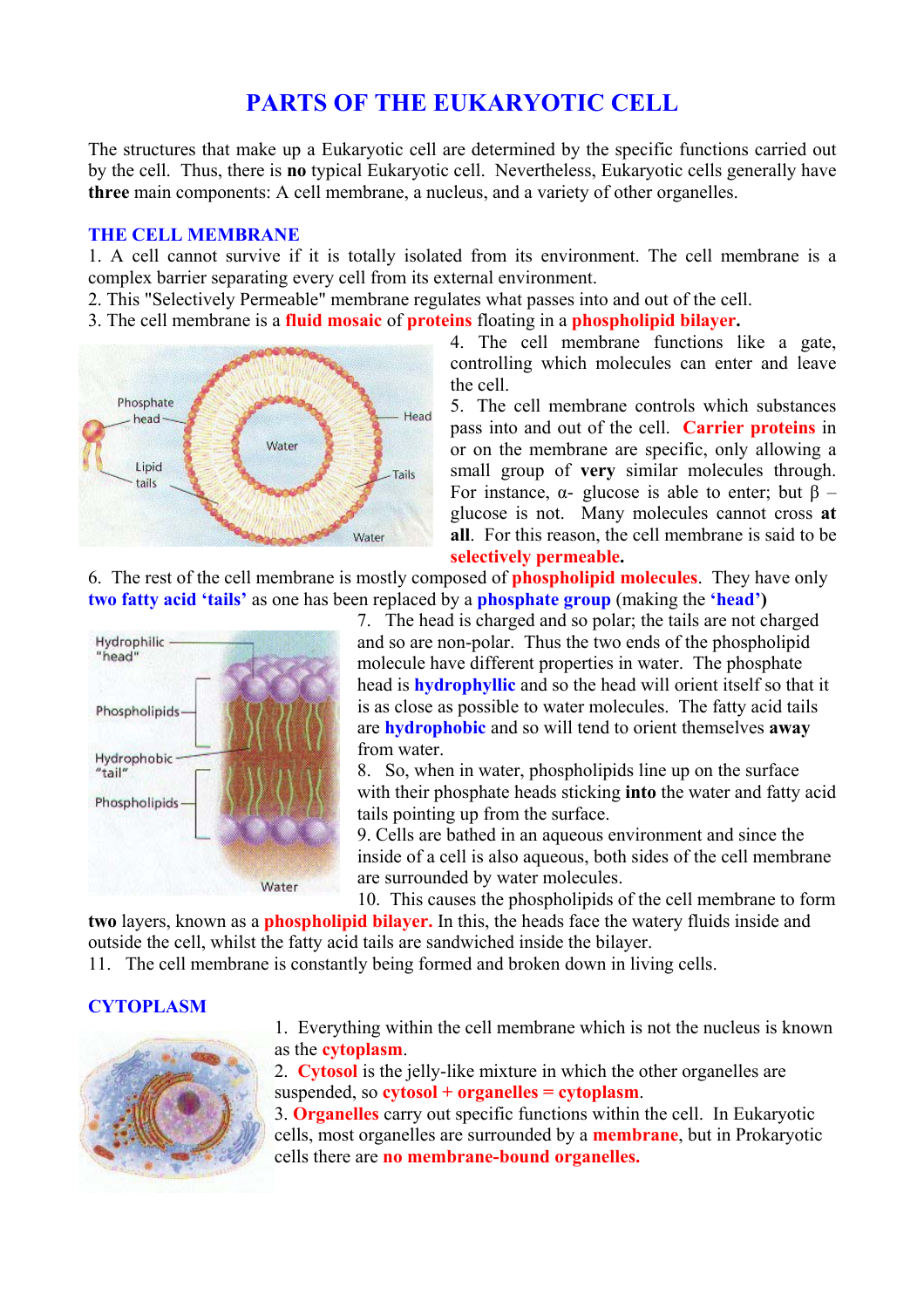## **FLUID MOSAIC MODEL OF CELL MEMBRANES**



1. Membranes are **fluid** and are rather viscous – like vegetable oil.

2. The molecules of the cell membrane are always in motion, so the phospholipids are able to drift across the membrane, changing places with their neighbour.

3. Proteins, both in and on the membrane, form a **mosaic,** floating in amongst the phospholipids.

4. Because of this, scientists call the modern v iew

#### of membrane structure the '**Fluid Mosaic Model**'.

6. The mosaic of proteins in the cell membrane is constantly changing.

## **MEMBRANE PROTEINS**



1. A variety of protein molecules are embedded in the basic phospholipid bilayer.

2. Some proteins are attached to the surface of the cell membrane on both the internal and external surface. These may be hormone receptors, enzymes or cell recognition proteins (or antigens)

itself. These are often associated with transporting molecules 3. Other proteins are embedded in the phospholipid bilayer from one side of the membrane to the other and are referred to as **carrier proteins.**

4. Some of these form channels or pores through which

certain substances can pass (**facilitated diffusion)**, whilst others bind to a substance on one side of the membrane and carry it to the other side of the membrane (**active transport**)

5. Proteins exposed to the cell's external environment often have carbohydrates attached to them which act as antigens (e.g. blood groups A & B – group AB has **both**; group O has **neither**). 6. Some viruses may also bind here too.

## **THE NUCLEUS (**pl. **NUCLEI)**

1. The nucleus is normally the largest organelle within a Eukaryotic cell. But it is **NOT** the **'brain'**  of the cell!!

2. Prokaryotes have **no nucleus**, having a **nuclear body** instead. This has **no membrane** and a **loop of DNA** - cccDNA - and no chromatin proteins)

3. The nucleus contains the cell's chromosomes (human,  $46$ , fruit fly 6, fern 1260) which are the cell Nucleus



normally uncoiled to form a **chromatinic network,** which contain both **linear DNA** and proteins, known as **histones**. These proteins coil up (dehydrate) at the start of nuclear division, when the chromosomes first become visible.

4. Whilst most cells have a single nucleus some cells (macrophages, phloem companion cells) have more than one and fungi have many nuclei in their cytoplasm – they are **coenocytic**  $(=$  common cytoplasm throughout)

5. The nucleus is surrounded by a **double membrane** called the **nuclear envelope**, which has many **nuclear pores** through which **mRNA**, and **proteins** can pass. These dimples make it look like a golf ball.

6. Most nuclei contain at least one **nucleolus** (plural, nucleoli). The nucleoli are where **ribosomes** are synthesised. Ribosomes, you remember, translate mRNA into proteins.

7. When a nucleus prepares to divide, the nucleolus disappears.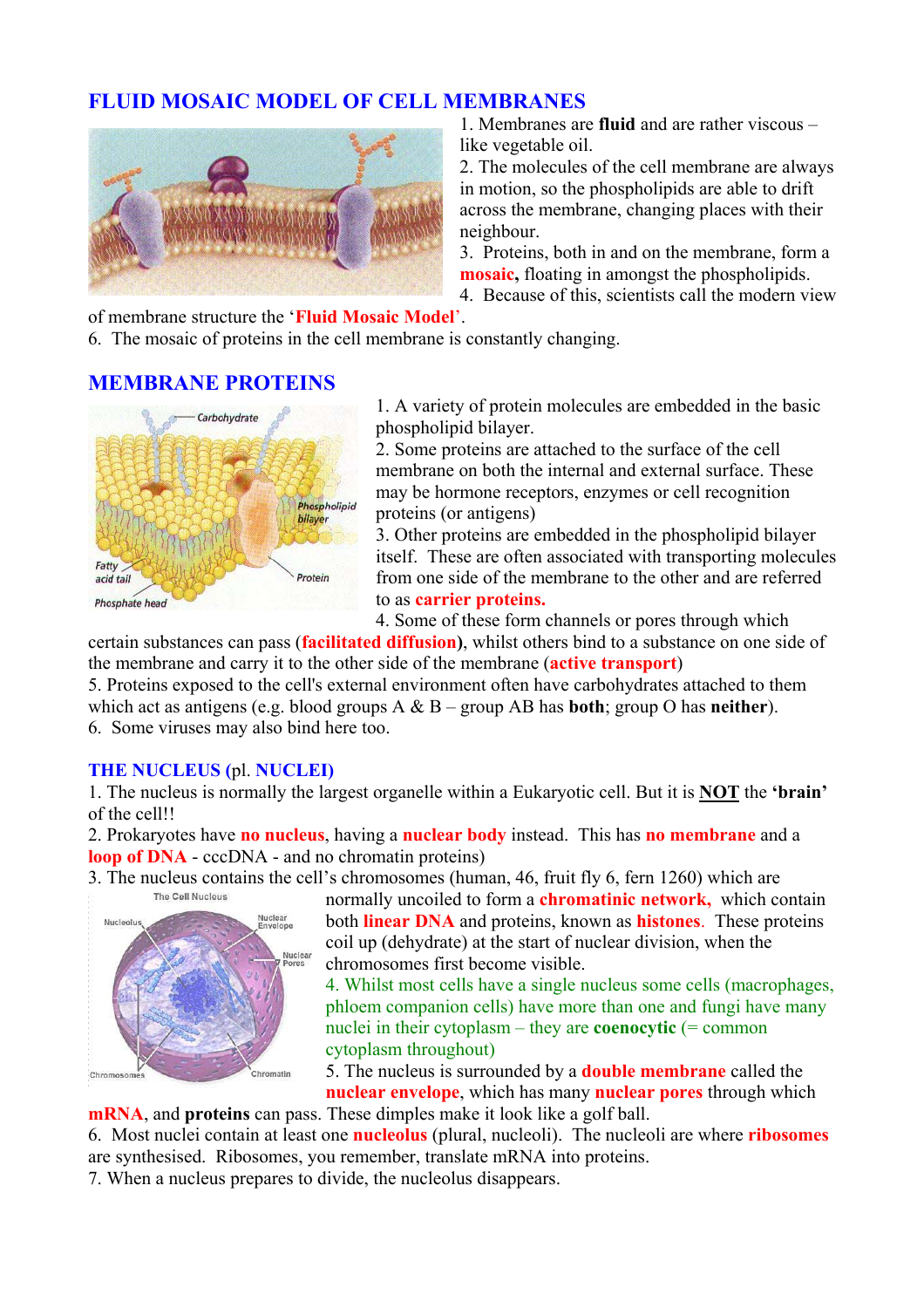

*An animal cell*  $\overline{A}$  *A plant cell* 

| <b>Comparison of structures between animal and plant cells</b> |                                                                                                                                                                                                                                                                                                     |                                                                                                                                                                                                                                                                                                                      |  |  |
|----------------------------------------------------------------|-----------------------------------------------------------------------------------------------------------------------------------------------------------------------------------------------------------------------------------------------------------------------------------------------------|----------------------------------------------------------------------------------------------------------------------------------------------------------------------------------------------------------------------------------------------------------------------------------------------------------------------|--|--|
|                                                                | <b>Typical animal cell</b>                                                                                                                                                                                                                                                                          | <b>Typical plant cell</b>                                                                                                                                                                                                                                                                                            |  |  |
| <b>Organelles</b>                                              | o Nucleolus (within nucleus)<br><b>Rough ER</b><br>$\bullet$<br><b>Smooth ER</b><br>$\bullet$<br><b>80S Ribosomes</b><br>$\bullet$<br>Cytoskeleton<br>$\bullet$<br>Golgi apparatus<br>$\bullet$<br>Cytoplasm<br>$\bullet$<br>Mitochondria<br><b>Vesicles</b><br>Vacuoles<br>Lysosomes<br>Centrioles | Nucleolus (within nucleus)<br><b>Rough ER</b><br><b>Smooth ER</b><br><b>80S Ribosomes</b><br>$\bullet$<br>Cytoskeleton<br>$\bullet$<br>Golgi apparatus<br>$\bullet$<br>Cytoplasm<br>$\bullet$<br>Mitochondrion<br>Vesicle<br>Chloroplast and other plastids<br>$\bullet$<br>Tonoplast<br>$\circ$<br><i>embrane</i> ) |  |  |
| <b>Additional</b><br><b>structures</b>                         | Flagellae<br>Plasma membrane                                                                                                                                                                                                                                                                        | Cellulose cell wall<br>Plasmodesmata                                                                                                                                                                                                                                                                                 |  |  |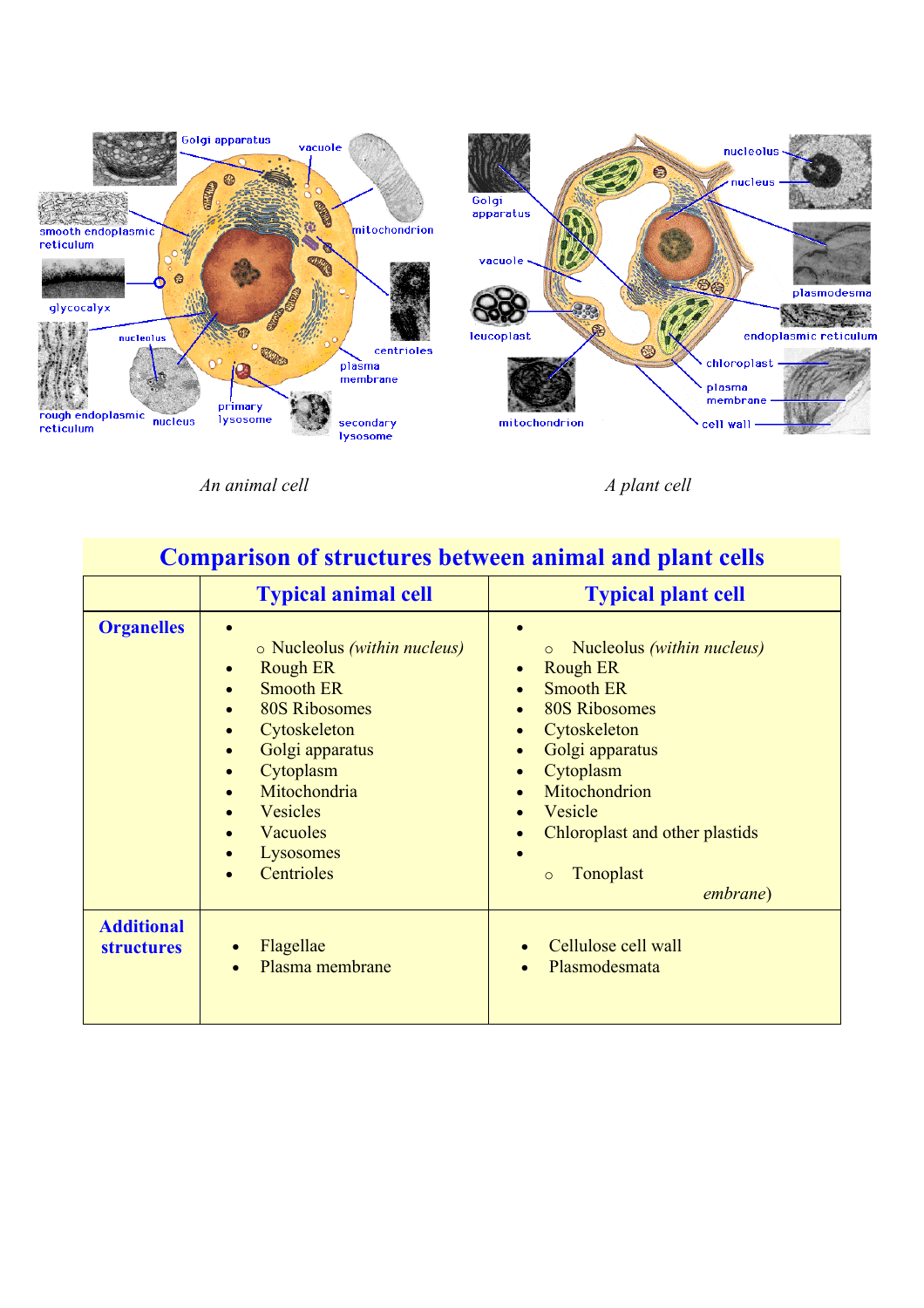#### **MITOCHONDRIA**

1. Mitochondria are found scattered throughout the cytosol, and are relatively large organelles (second only to the nucleus and chloroplasts).

2. Mitochondria are the sites of **aerobic respiration,** in which energy from organic compounds is transferred to ATP. For this reason they are sometimes referred to as the 'powerhouse' of the cell.

3. ATP is the molecule that most cells use as their main energy 'currency'.

4. Mitochondria are more numerous in cells that have a high energy requirement - our muscle cells contain a large number of mitochondria, as do liver, heart and sperm cells.

5. Mitochondria are surrounded by **two** membranes, indicating that they were once free-living organisms that have become mutualistic and then a part of almost every eukaryotic cell (not RBC's and xylem vessels)

- A. The smooth outer membrane serves as a boundary between the mitochondria and the cytosol.
- B. The inner membrane has many long folds, known as **cristae,** which greatly increase the surface area of the inner membrane, providing more space for ATP synthesis to occur.

6. Mitochondria have their own DNA, and new mitochondria arise only when existing ones grow and divide. They are thus **semi-autonomous organelles.**

#### **RIBOSOMES**

1. Unlike most other organelles, ribosomes are not surrounded by a membrane.

- 2. Ribosomes are the site of **protein synthesis** in a cell.
- 3. They are the most common organelles in almost all cells.
- 4. Some are free in the cytoplasm (Prokaryotes); others line the membranes of
- **rough endoplasmic reticulum** (rough ER).
- 5. They exist in **two sizes**:

**70s** are found in all Prokaryotes, chloroplasts and mitochondria, suggesting that they have evolved from ancestral Prokaryotic organisms. They are free-floating.

**80s** found in all eukaryotic cells – attached to the rough ER (they are rather larger).

6. Groups of 80s ribosomes, working together, are known as a **polysome.**

#### **ENDOPLASMIC RETICULUM (ER)**

- 1. The ER is a system of membranous tubules and sacs.
- 2. The primary function of the ER is to act as an internal transport system, allowing molecules to move from one part of the cell to another.



3. The quantity of ER inside a cell fluctuates, depending on the cell's activity. Cells with a lot include secretory cells and liver cells. 4. The **rough ER** is studded with **80s ribosomes** and is the site of **protein synthesis**. It is an extension of the outer membrane of the nuclear envelope, so allowing mRNA to be transported swiftly to the 80s ribosomes, where they are translated in protein synthesis. 5. The **smooth ER** is where polypeptides are converted into functional proteins and where proteins are prepared for secretion. It is also the site of lipid and steroid synthesis, and is associated with the Golgi apparatus. **Smooth ER** has no 80s ribosomes and is also involved in the regulation of calcium levels in muscle cells, and the breakdown of toxins by liver cells.

6. **Both types of ER transport materials throughout the cell**.





Figure 1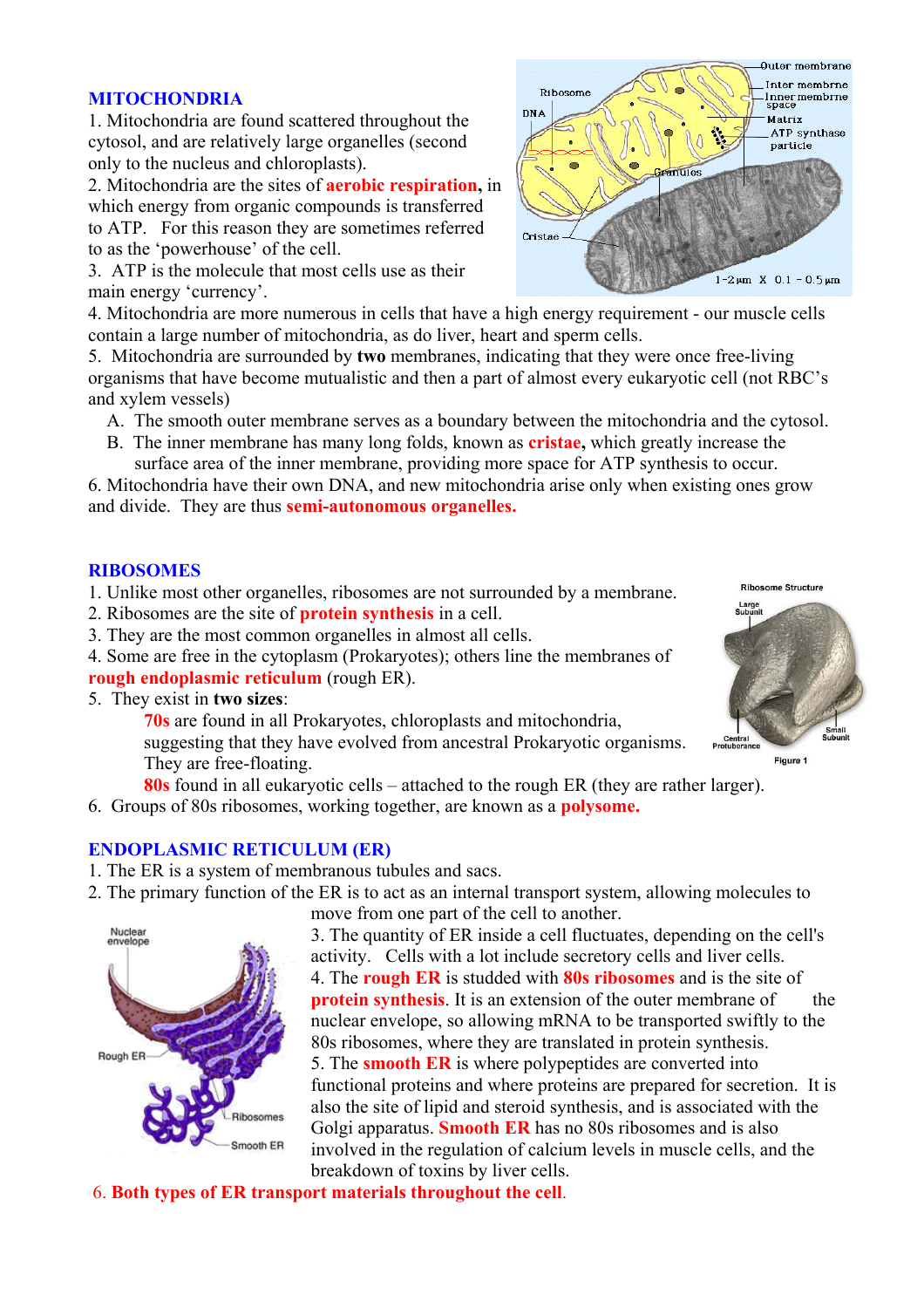#### **GOLGI APPARATUS**

1. The Golgi apparatus is the processing, packaging and secreting organelle of the cell, so it is much more common in glandular cells.

2. The Golgi apparatus is a system of membranes, made of flattened sac-like structures called **cisternae.**

3. It works closely with the smooth er, to modify proteins for export by the cell.



#### **LYSOSOMES**

1. Lysosomes are small spherical organelles that enclose hydrolytic enzymes within a single membrane.

2. Lysosomes are the site of protein digestion – thus allowing enzymes to be re-cycled when they are no longer required. They are also the site of food digestion in the cell, and of bacterial digestion in **phagocytes**.

3. Lysosomes are formed from pieces of the Golgi apparatus that break off.

4. Lysosomes are common in the cells of Animals, Protoctista and even Fungi, but rare in plants.

## **CYTOSKELETON**

1. Just as your body depends on your skeleton to maintain its shape and size, so a cell needs structures to maintain its shape and size.

2. In animal cells, which have no cell wall, an internal framework called the **cytoskeleton** maintains the shape of the cell, and helps the cell to move.

3. The cytoskeleton consists of **two** structures:

a) **microfilaments** (contractile). They are made of actin, and are common in motile cells.

b) **microtubules** (rigid, hollow tubes – made of tubulin).

- 4. Microtubules have **three functions:**
	- a. To maintain the shape of the cell.
	- b. To serve as tracks for organelles to move along within the cell.
	- c. They form the **centriole.**

## **CENTRIOLE**



1. This consists of two bundles of microtubules at right-angles to each other.

2. Each bundle contains 9 tubes in a very characteristic arrangement

3. At the start of mitosis and meiosis, the centriole divides, and one half moves to each end of the cell, forming the spindle.

4. The spindle fibres are later shortened to pull the chromosomes apart.

#### **CILIA AND FLAGELLAE**

1. Cilia and Flagellae are structures that project from the cell, where they assist in movement.



2. **Cilia** (sing. **cilium**) are short, and numerous and hair-like.

3. **Flagellae** (sing. **flagellum**) are much longer, fewer, and are whip-like.

4. The cilia and flagellae of all Eukaryotes are always in a '9 + 2'

arrangement that is characteristic (see diagram)**.**

5. Protoctista commonly use cilia and flagellae to move through water.

6. Sperm use flagellae (many, all fused together) to swim to the egg.

7. Cilia line our trachea and bronchi, moving dust particles and bacteria away from the lungs.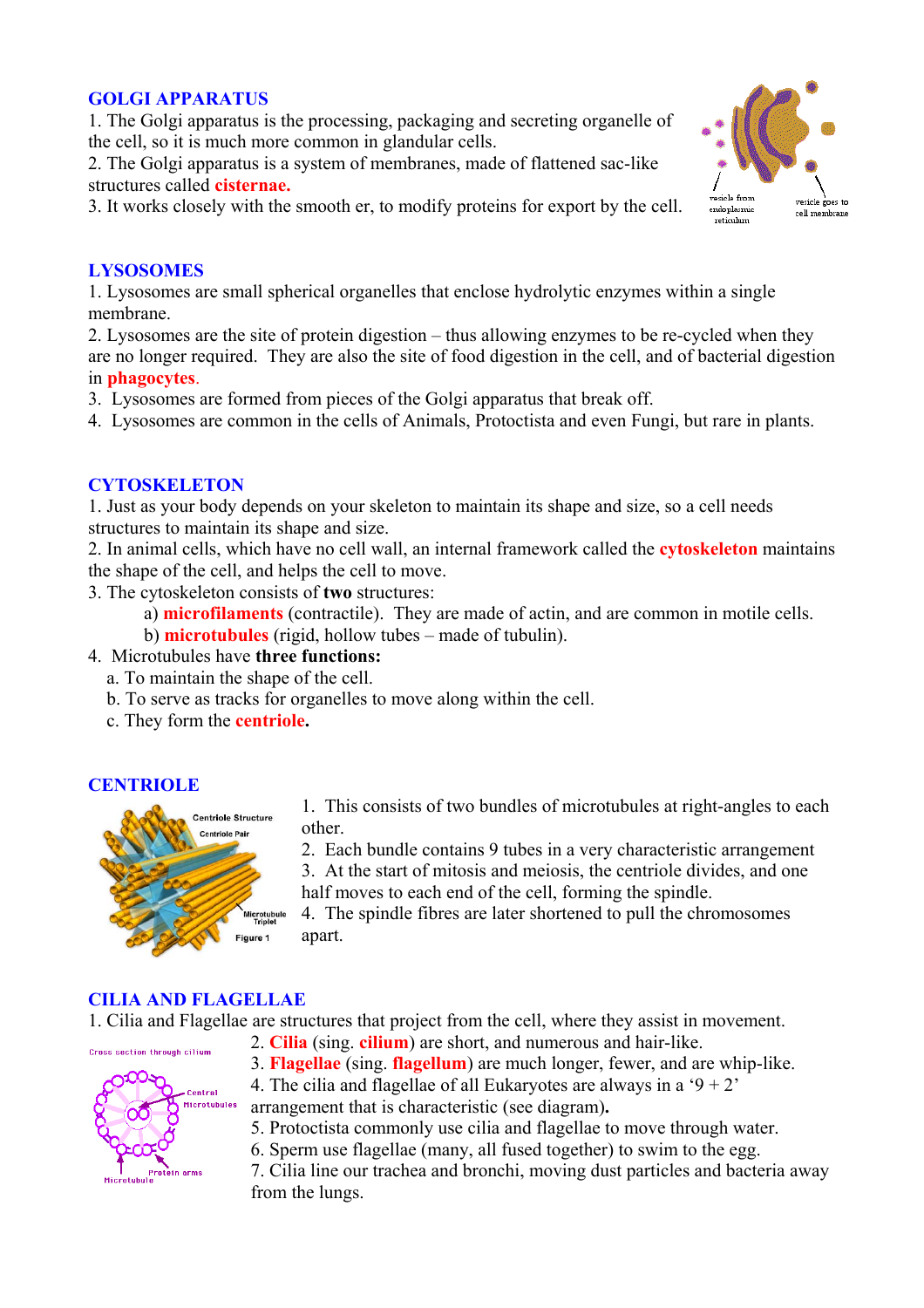# **PLANT CELL STRUCTURES**

1. Most of the organelles and other parts of the cell are common to **all** Eukaryotic cells. Cells from different organisms have an even greater difference in structure.

2. Plant cells have **three** additional structures not found in animal cells:

- **Cellulose cell walls**
- **Chloroplasts (**and other plastids)
- **A central vacuole.**

## **CELLULOSE CELL WALL**

- 1. One of the most important features of **all** plants is presence of a **cellulose cell wall**.
- 2. Fungi such as Mushrooms and Yeast also have cell walls, but these are made of **chitin**.
- 3. The cell wall is **freely permeable (**porous), and so has no direct effect on the movement of molecules into or out of the cell.
- 4. The rigidity of their cell walls helps both to **support** and **protect** the plant.
- 5. Plant cell walls are of **two types:**
	- a). **Primary (cellulose) cell wall** While a plant cell is being formed, a **middle lamella** made of pectin, is formed and the cellulose cell wall develops between the middle lamella and the cell membrane. As the cell expands in length, more cellulose is added, enlarging the cell wall. When the cell reaches full size, a secondary cell wall **may** form.

 b). **Secondary (lignified) cell wall** - The secondary cell wall is formed only in woody tissue (**mainly xylem)**. The secondary cell wall is stronger and waterproof and once a secondary cell wall forms, a cell can grow no more – it is dead!

## **VACUOLES**

- 1. The most prominent structure in plant cells is the **large vacuole**.
- 2. The vacuole is a large membrane-bound sac that fills up much of most plant cells.
- 3. The vacuole serves as a **storage area**, and may contain stored **organic molecules** as well as **inorganic ions**.

4. The vacuole is also used to store waste. Since plants have no kidney, they convert waste to an insoluble form and then store it in their vacuole - until autumn!

5. The vacuoles of some plants **contain poisons** (eg tannins) that discourage animals from eating their tissues.

6. Whilst the cells of other organisms may also contain vacuoles, they are much smaller and are usually involved in food digestion.

## **CHLOROPLASTS (and other plastids)**

1. A characteristic feature of plant cells is the presence of **plastids** that make or store food.



2. The most common of these (**some leaf cells only!)** are **chloroplasts** – the site of **photosynthesis.**

3. Each chloroplast encloses a system of flattened, membranous sacs called **thylakoids**, which contain **chlorophyll**.

4. The thylakoids are arranged in stacks called **grana.** 

5. The space between the grana is filled with cytoplasmlike **stroma.** 

6. Chloroplasts contain **ccc DNA** and **70S ribosomes** and are **semi-autonomous organelles**.

7. Other plastids store reddish-orange pigments that colour

petals, fruits, and some leaves.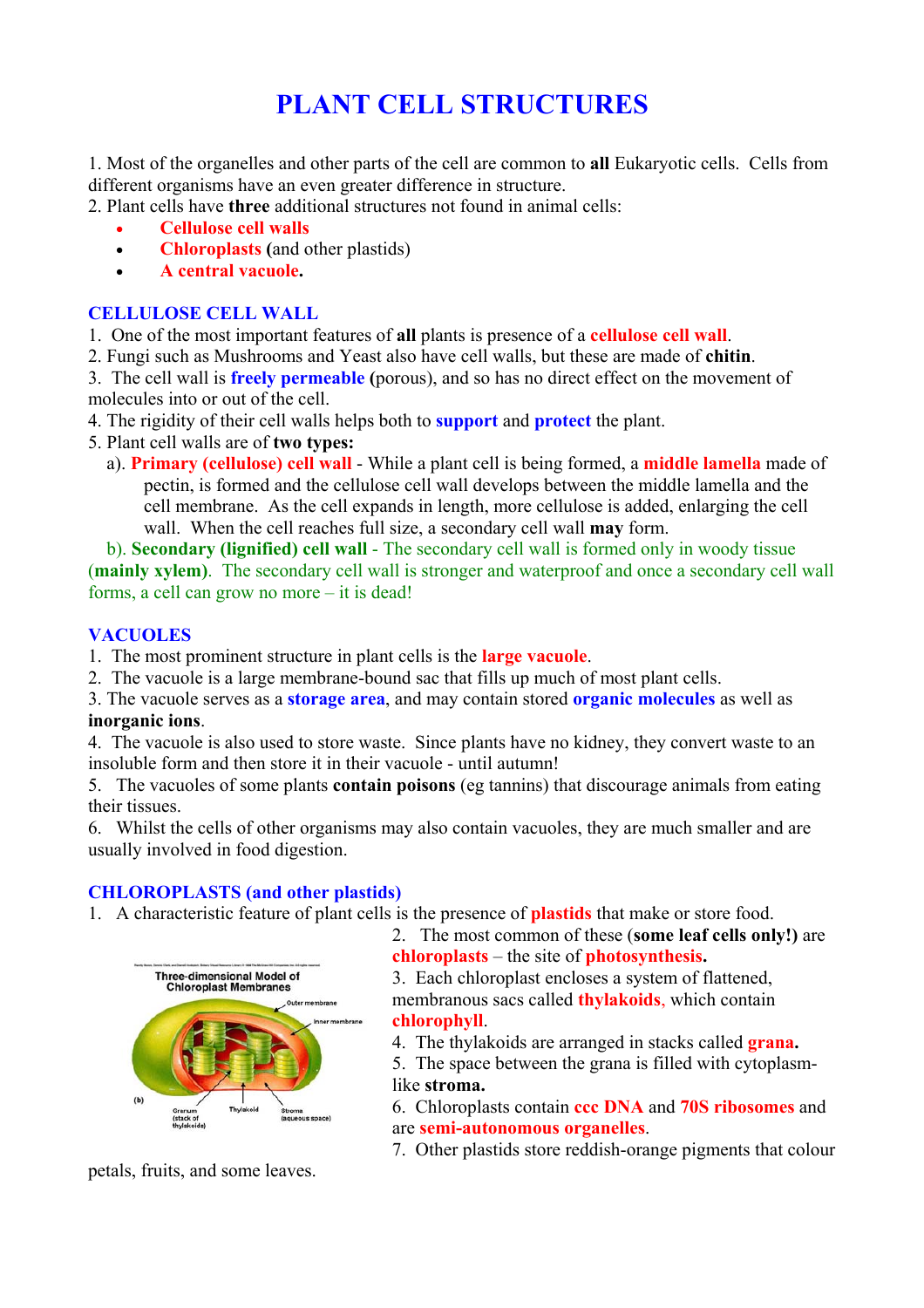# **MULTICELLULAR ORGANIZATION**

In a unicellular organism, one cell carries out all of the functions of life. In contrast, most cells in a multicellular organism are specialized to perform one or a few functions – more efficiently. Because of cell specialization, the cells of multicellular organisms depend on other cells in the organism for their survival.

## **TISSUE, ORGANS, AND ORGAN SYSTEMS**

1. In most Multicellular Organisms, we find the following organization:

**Cellular Level:** The smallest unit of life capable of carrying out all the functions of living things.

**Tissue Level:** A group of cells that performs a specific function in an organism.

**Organ Level:** Several different types of tissue that function together for a specific purpose.

**Organ System Level:** Several organs working together to perform a function. The

different organ systems in a multicellular organism interact to carry out the processes of life



2. Plants also have tissue and organs, although they are arranged somewhat differently from those of animals – e.g. vascular tissue.

3. The **four** plant organs are:

Roots **Stems** Leaves and Flowers

#### **COLONIAL ORGANIZATIONS**

1. A colonial organization is a collection of genetically identical cells that live together in a closely connected group.

2. Many of the cells of the colony carry out specific functions that benefit the whole colony.

3. Colonial organisms (e.g. sponges, coral) appear to straddle the border between a collection of unicellular organisms and a true multicellular organism. They lack tissues and organs, but do exhibit the principle of cell specialization.